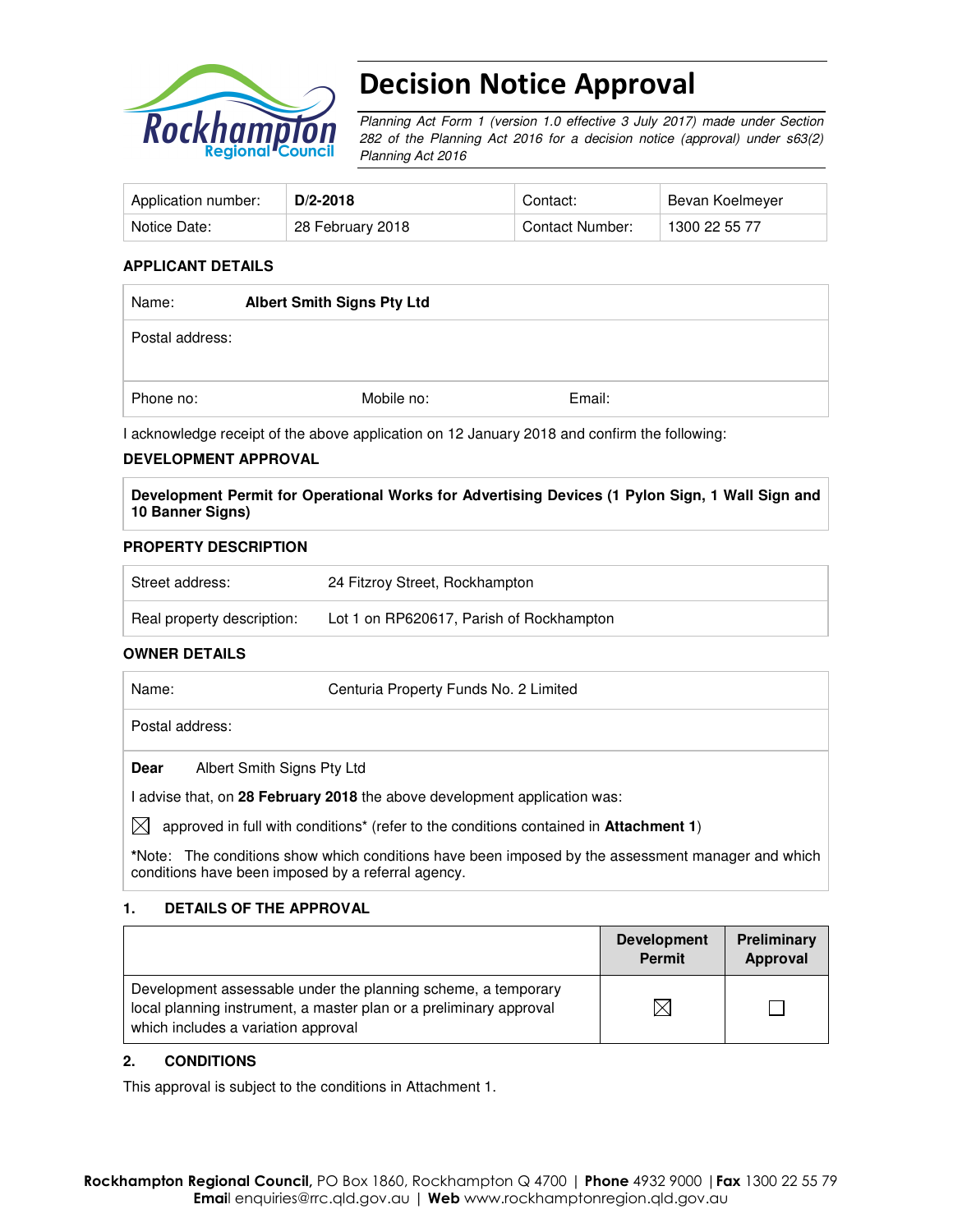## **3. FURTHER DEVELOPMENT PERMITS REQUIRED**

Please be advised that the following development permits are required to be obtained before the development can be carried out:

| Type of development permit required | Subject of the required development permit |
|-------------------------------------|--------------------------------------------|
| Building Works                      | Signage                                    |

## **4. REFERRAL AGENCIES** NIL

## **5. THE APPROVED PLANS**

**The approved development must be completed and maintained generally in accordance with the approved drawings and documents:** 

| <b>Plan/Document Name</b>        | Prepared by    | Date            | Reference Number | Revision/Version |
|----------------------------------|----------------|-----------------|------------------|------------------|
| Site Plan                        | Signspec       | 14 October 2016 | SPEC02672-00     | Original Issue   |
| <b>Front View</b>                | Mozmo Creative | Undated         | Nil              | Proof 1          |
| <b>Rear View</b>                 | Mozmo Creative | Undated         | Nil              | Proof 1          |
| <b>Front Entrance</b><br>Signage | Mozmo Creative | November 2016   | CPR-9            | Proof 1          |
| Flag Signage                     | Mozmo Creative | November 2016   | CPR-9            | Proof 1          |

## **6. CURRENCY PERIOD FOR THE APPROVAL (S.85)**

The standard currency periods stated in section 85 of Planning Act 2016 apply to each aspect of development in this approval, if not stated in the conditions of approval attached.

## **7. STATEMENT OF REASONS**

| Description of the                     | The proposed development is for Operational Works for Advertising Devices                                          |                                                                                                                                                                                                                                                                                               |  |
|----------------------------------------|--------------------------------------------------------------------------------------------------------------------|-----------------------------------------------------------------------------------------------------------------------------------------------------------------------------------------------------------------------------------------------------------------------------------------------|--|
| development                            | (1 Pylon Sign, 1 Wall Sign and 10 Banner Signs)                                                                    |                                                                                                                                                                                                                                                                                               |  |
| <b>Assessment</b><br><b>Benchmarks</b> | The proposed development was assessed against the following assessment<br>benchmarks:<br>Advertising Devices Code. |                                                                                                                                                                                                                                                                                               |  |
| <b>Reasons for decision</b>            | The development was assessed against all of the assessment benchmarks                                              |                                                                                                                                                                                                                                                                                               |  |
| (list non-compliance items)            | listed above and complies with all of these with the exceptions listed below.                                      |                                                                                                                                                                                                                                                                                               |  |
| and how they were                      | <b>Assessment</b>                                                                                                  | Reasons for the approval despite non-compliance                                                                                                                                                                                                                                               |  |
| resolved)                              | <b>Benchmark</b>                                                                                                   | with benchmark                                                                                                                                                                                                                                                                                |  |
|                                        | Advertising<br>Devices Code                                                                                        | The proposal is consistent with the intent of the zone.<br>Furthermore, the advertising device(s) have demonstrated<br>they will not have a detrimental impact on the visual<br>amenity of the streetscape and locality or have an impact<br>on the safety of the road or pedestrian network. |  |

## **8. RIGHTS OF APPEAL**

The rights of an applicant to appeal to a tribunal or the Planning and Environment Court against a decision about a development application are set out in chapter 6, part 1 of the Planning Act 2016. For particular applications, there may also be a right to make an application for a declaration by a tribunal (see chapter 6, part 2 of the Planning Act 2016).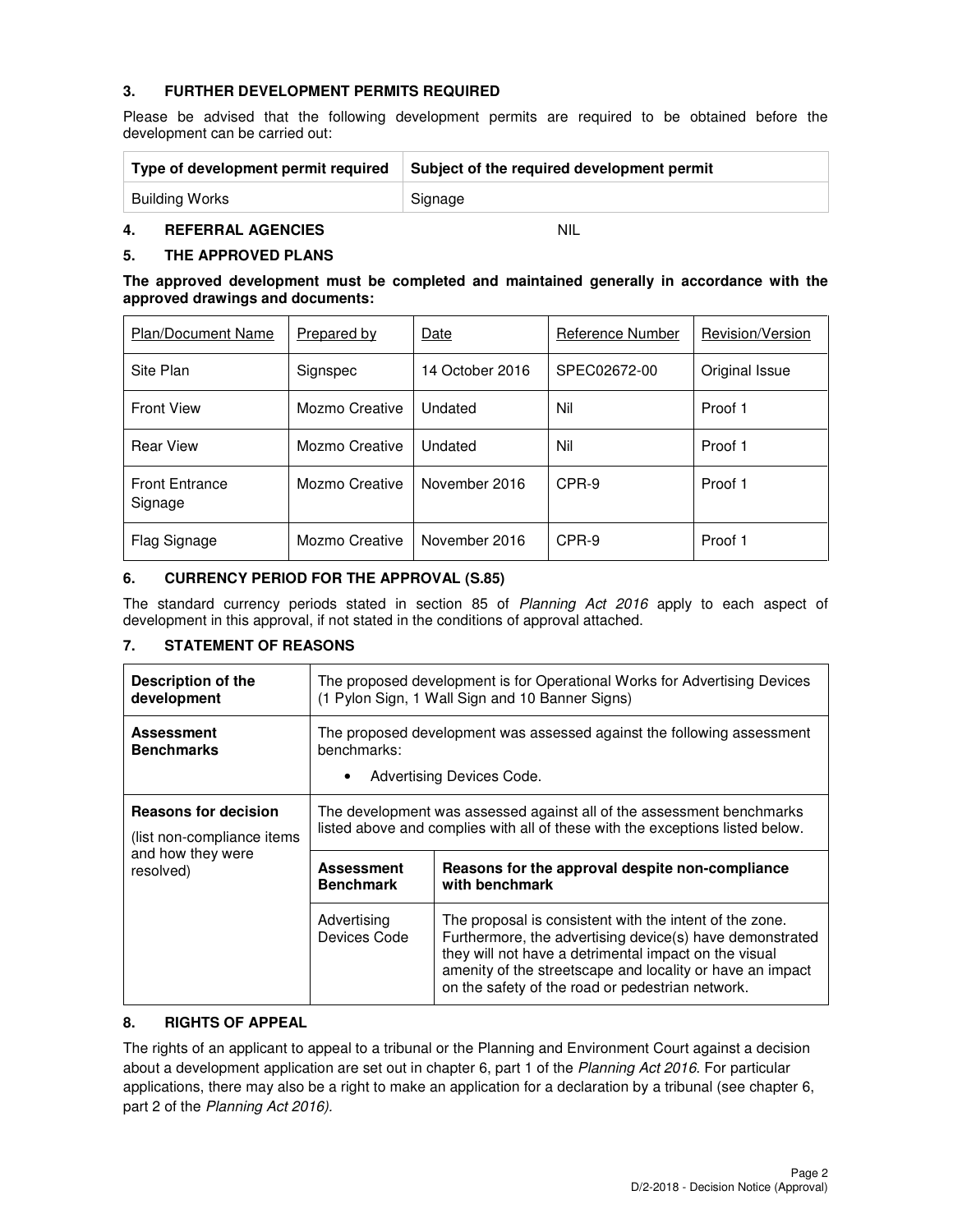### Appeal by an applicant

An applicant for a development application may appeal to the Planning and Environment Court against the following:

- the refusal of all or part of the development application
- a provision of the development approval
- the decision to give a preliminary approval when a development permit was applied for
- a deemed refusal of the development application.

An applicant may also have a right to appeal to the Development tribunal. For more information, see schedule 1 of the Planning Act 2016.

The timeframes for starting an appeal in the Planning and Environment Court are set out in section 229 of the Planning Act 2016.

**Attachment 2** is an extract from the Planning Act 2016 that sets down the applicant's appeal rights and the appeal rights of a submitter.

### **9. WHEN THE DEVELOPMENT APPROVAL TAKES EFFECT**

This development approval takes effect:

From the time the decision notice is given – if there is no submitter and the applicant does not appeal the decision to the court.

Or

When the submitter's appeal period ends – if there is a submitter and the applicant does not appeal the decision to the court.

Or

Subject to the decision of the court, when the appeal is finally decided  $-$  if an appeal is made to the court.

This approval will lapse unless substantially commenced within the above stated currency periods (refer to sections 85 of Planning Act 2016 for further details).

#### **10. ASSESSMENT MANAGER**

| <b>Philip Benfield</b><br>Name:<br><b>OPERATIONAL WORKS</b><br><b>ADMINISTRATOR</b> | Signature: | 1 March 2018<br>Date: |
|-------------------------------------------------------------------------------------|------------|-----------------------|
|-------------------------------------------------------------------------------------|------------|-----------------------|

#### **Attachment 1 – Conditions of the approval**

**Part 1 – Conditions imposed by the assessment manager** [Note: where a condition is imposed about infrastructure under Chapter 4 of the Planning Act 2016, the relevant provision of the Act under which this condition was imposed must be specified.]

#### **Attachment 2—Extract on appeal rights**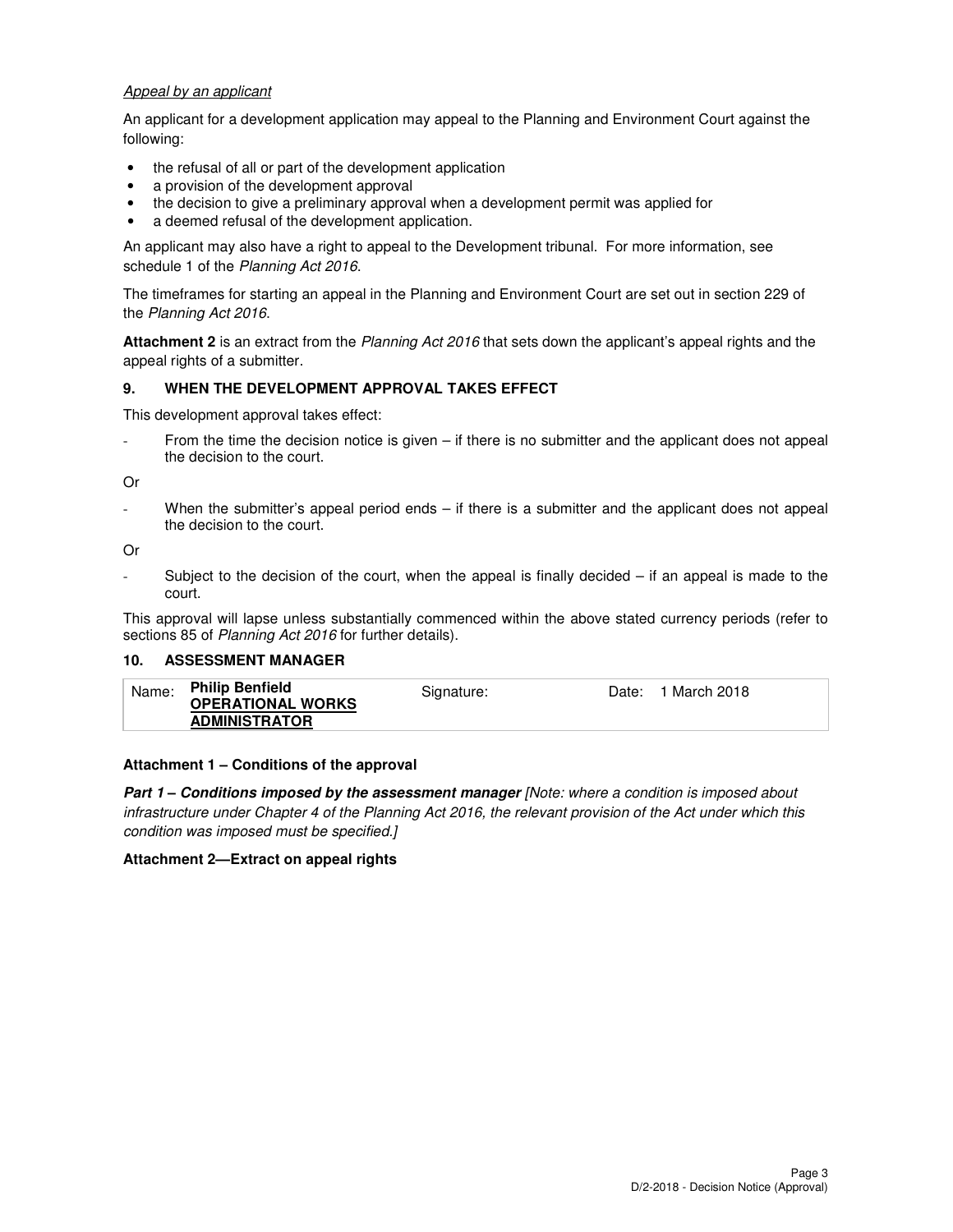

## **Attachment 1 – Part 1 Rockhampton Regional Council Conditions**

Planning Act 2016

## 1.0 ADMINISTRATION

- 1.1 The Developer and their employee, agent, contractor or invitee is responsible for ensuring compliance with the conditions of this development approval.
- 1.2 Where these Conditions refer to "Council" in relation to requiring Council to approve or to be satisfied as to any matter, or conferring on the Council a function, power or discretion, that role of the Council may be fulfilled in whole or in part by a delegate appointed for that purpose by the Council.
- 1.3 All conditions of this approval must be undertaken and completed to the satisfaction of Council, at no cost to Council.
- 1.4 The following further Development Permits must be obtained prior to the commencement of any works associated with their purposes:

1.4.1 Building Works.

1.5 All works must be designed, constructed and maintained in accordance with the relevant Council policies, guidelines and standards, unless otherwise stated.

## 2.0 APPROVED PLANS AND DOCUMENTS

2.1 The approved signage must be completed and maintained generally in accordance with the approved drawings and documents, except where amended by the conditions of this development approval.

| Plan/Document<br>Name            | Prepared<br><u>by</u> | Date            | Reference<br>Number | Revision/Version |
|----------------------------------|-----------------------|-----------------|---------------------|------------------|
| Site Plan                        | Signspec              | 14 October 2016 | SPEC02672-00        | Original Issue   |
| <b>Front View</b>                | Mozmo<br>Creative     | Undated         | Nil                 | Proof 1          |
| <b>Rear View</b>                 | Mozmo<br>Creative     | Undated         | Nil                 | Proof 1          |
| <b>Front Entrance</b><br>Signage | Mozmo<br>Creative     | November 2016   | CPR-9               | Proof 1          |
| Flag Signage                     | Mozmo<br>Creative     | November 2016   | CPR-9               | Proof 1          |

2.2 A set of the above approved plans are returned to you as the Consultant. The Consultant is to supply one (1) Approved set to the contractor to be retained on site at all times during construction.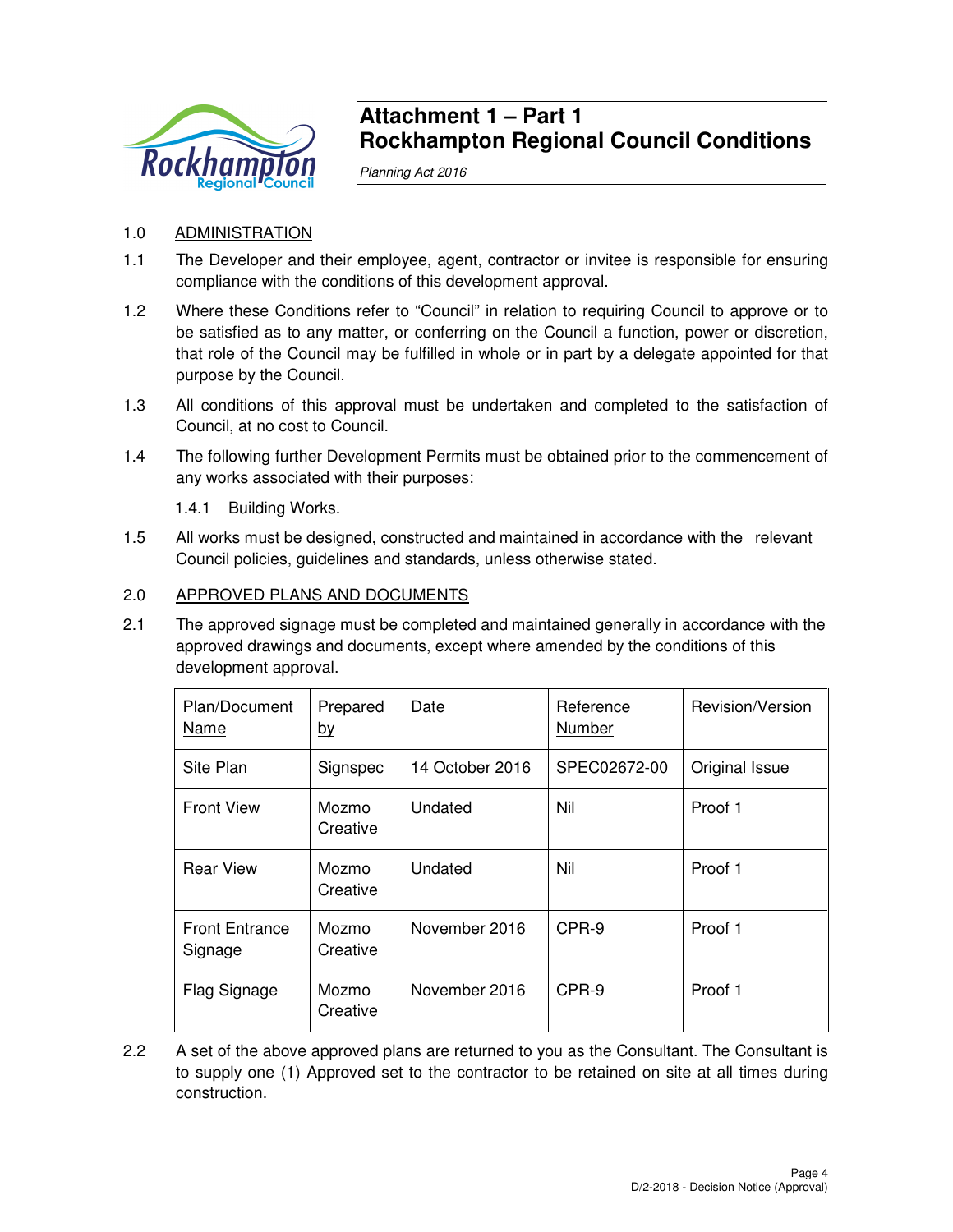- 2.3 Where there is any conflict between the conditions of this approval and the details shown on the approved plans and documents, the conditions of this development approval must prevail.
- 2.4 Where conditions require the above plans or documents to be amended, the revised document(s) must be submitted for approval by Council prior to the submission of an application for a Development Permit for Building Works.
- 2.5 Any proposed changes to the approved stamped plans during the works will be generally considered minor amendments and require Council's approval. The stamped amended plans and a covering letter will be forwarded to the applicant.
- 3.0 ILLUMINANCE AND LUMINANCE
- 3.1 Luminance levels of the Advertising Device(s) must not exceed the applicable levels listed in Table 1 below.

|                                     |                  |                                                                                           | <b>All Colours</b>                                 |                                      | Bailey's Sign Nit<br>Setting |           |
|-------------------------------------|------------------|-------------------------------------------------------------------------------------------|----------------------------------------------------|--------------------------------------|------------------------------|-----------|
| Ambient<br>Condition<br>Description | Dimming<br>Level | Advertising<br>Device<br>Illuminance<br>Vertical<br>Component<br>$(\mathsf{I}\mathsf{x})$ | Screen<br>Luminance<br>(Cd/m <sup>2</sup> )<br>Max | Screen<br>Luminance<br>$(Cd/m2)$ Min | Max (nit)                    | Min (nit) |
| Sunny Day                           | 5                | 40,000                                                                                    | 6,300                                              | 2,800                                | 6,000                        | 2,800     |
| Cloudy Day                          | 4                | 4,000                                                                                     | 1,100                                              | 500                                  | 1,100                        | 500       |
| Twilight                            | 3                | 400                                                                                       | 480                                                | 260                                  | 480                          | 260       |
| <b>Dusk</b>                         | 2                | 40                                                                                        | 380                                                | 120                                  | 380                          | 120       |
| Night                               | 1                | < 4                                                                                       | 340                                                | 80                                   | 270                          | 80        |

## **Table 1: Luminance levels Advertising Device**

known as lux (Ix)). Luminance refers to the intensity of light per unit area of its source when Note: I/luminance refers to the intensity of light falling at a given place on a lighted surface when measured by a lux meter and expressed as luminous flux per unit area (otherwise measured by a luminance meter and expressed as candela per square metre (cd/m2). It is often used to describe the perceived brightness of a light source.

3.2 The Advertising Device(s) described as a banner sign(s) must not include any aspect of illuminance or luminance.

## 4.0 ADVERTISING DEVICE SPECIFICATIONS

4.1 The Advertising Device described as a wall sign must not project any further than 200 millimetres from the façade (refer to condition 2.1) to which the device is affixed.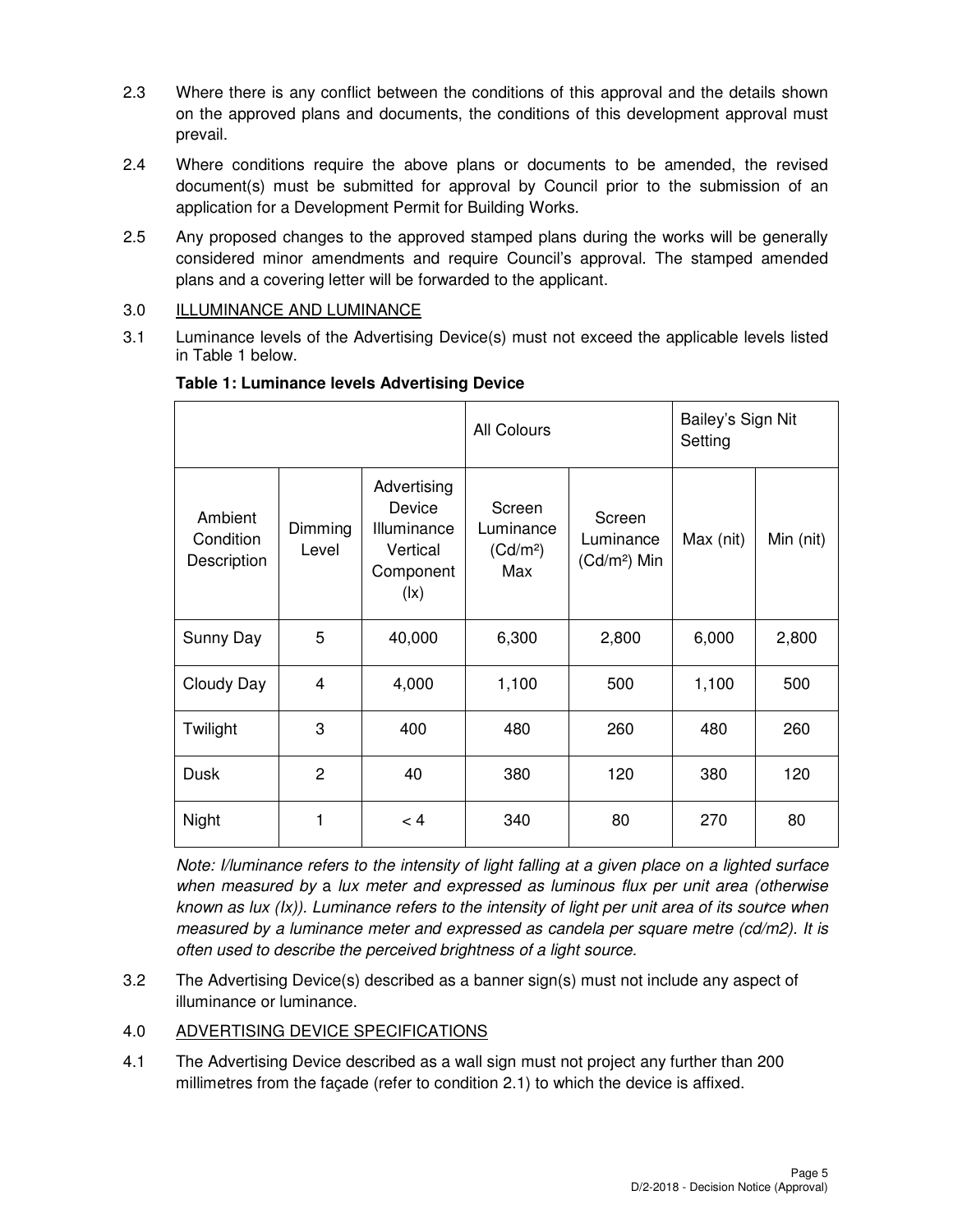- 4.2 The advertising device described as banner sign(s) must incorporate adequate air holes to enable the sign to withstand normal wind conditions and to prevent unnecessary forces acting on the supporting structure.
- 4.3 Content displayed on the advertising device(s) must not incorporate video or animated images.

Note: Video refers to a recording or the streaming of moving visual images captured by or using a video camera. Animation refers to a simulation of movement created by displaying a series of pictures or frames either digitally or otherwise.

4.4 The advertising device(s) must not be capable of playing audio nor synchronised with any outdoor sound system utilised for advertising purposes.

## 5.0 OPERATING PROCEDURE

- 5.1 All signage must be maintained at all times on the premises by the owner of the premises to the same standard as it was when it was installed.
- 5.2 All signage must only display or advertise a matter associated with the primary purpose for which the premises are used, or the purpose stated in this approval.
- 5.3 All text and images displayed on the advertising device(s):
	- 5.3.1 must be static;
	- 5.3.2 must not imitate or be reasonably interpreted as a traffic control device or include traffic instructions (for example 'stop'); and
	- 5.3.3 must not involve moving parts or flashing lights.
- 5.4 Any lighting devices associated with the signage, such as sensory lighting, must be positioned on the site and shielded so as not to cause glare or other nuisance to nearby residents or motorists. Night lighting must be designed, constructed and operated in accordance with 'Australian Standard AS4282 – Control of the obtrusive effects of outdoor lighting' and 'Civil Aviation Safety Authority (CASA) Guidelines: Lighting in the vicinity of aerodromes: Advice to lighting designers'.

## 6.0 CONSTRUCTION PROCEDURES

- 6.1 Council reserves the right for uninterrupted access to the site at all times during construction.
- 6.2 All Construction work and other associated activities are permitted only between 0630 hours and 1800 hours Monday to Saturday. No work is permitted on Sundays or public holidays. All requirements of the *Environmental Protection Act 1994* and *Environmental* Protection Regulation 2008 must be observed at all times.
- 6.3 Any proposed works within the vicinity (or zone of influence) of existing Council infrastructure will not be adversely affect the integrity of the infrastructure. Any restoration works required on existing Council infrastructure as a result of proposed works will be at developer's expense
- 6.4 All construction materials, waste, waste skips, machinery and contractors' vehicles must be located and stored or parked within the site.
- 6.5 All advertising device(s) must be designed and certified by a *Registered Professional* Engineer of Queensland and constructed in accordance with the requirements of the Queensland Development Code and the Building Code of Australia.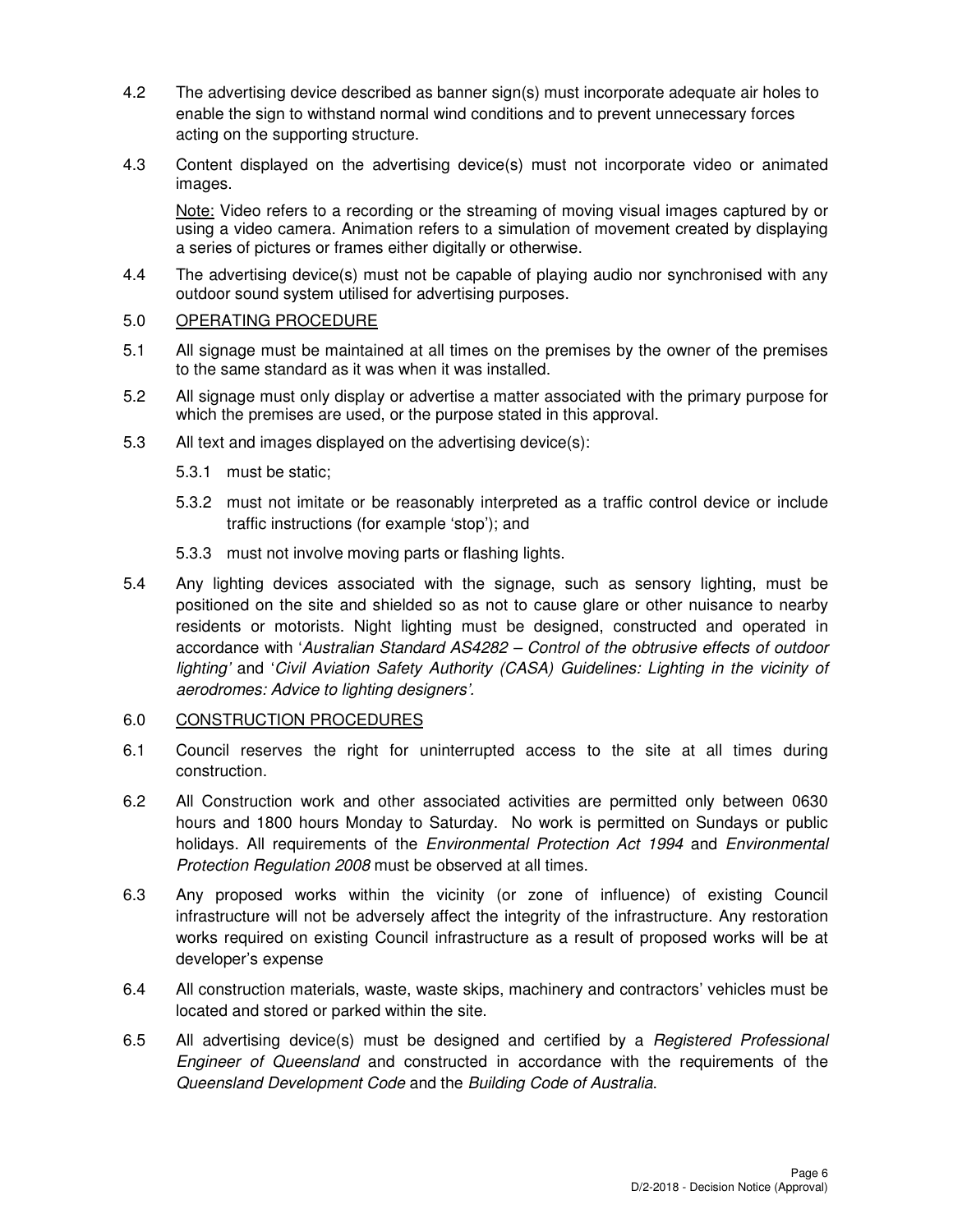- 6.6 All conduits, wiring, switches or other control apparatus installed on an Advertising Device must be concealed from general view, with control apparatus secured in a manner to prevent unauthorised entry and display setting tampering.
- 6.7 All electrical services and systems must comply with 'Australian and New Zealand Standard AS/NZS 3000:2007 - Electrical Installations'.
- 6.8 All advertising device(s) must be maintained in a safe, clean, tidy and sightly condition at all times.

## ADVISORY NOTES

NOTE 1. Aboriginal Cultural Heritage

It is advised that under section 23 of the Aboriginal Cultural Heritage Act 2003, a person who carries out an activity must take all reasonable and practicable measures to ensure the activity does not harm Aboriginal cultural heritage (the "cultural heritage duty of care"). Maximum penalties for breaching the duty of care are listed in the Aboriginal cultural heritage legislation. The information on Aboriginal cultural heritage is available on the Department of Aboriginal and Torres Strait Islander and Partnerships website www.datsip.qld.gov.au.

NOTE 2. Asbestos Removal

Any demolition and/or removal works involving asbestos materials must be undertaken in accordance with the requirements of the Work Health and Safety Act 2011 and Public Health Act 2005.

## NOTE 3. General Environmental Duty

General environmental duty under the *Environmental Protection Act 1994* prohibits unlawful environmental nuisance caused by noise, aerosols, particles, dust, ash, fumes, light, odour or smoke beyond the boundaries of the development site during all stages of the development including earthworks, construction and operation.

## NOTE 4. General Safety Of Public During Construction

The Work Health and Safety Act 2011 and Manual of Uniform Traffic Control Devices must be complied with in carrying out any construction works, and to ensure safe traffic control and safe public access in respect of works being constructed on a road.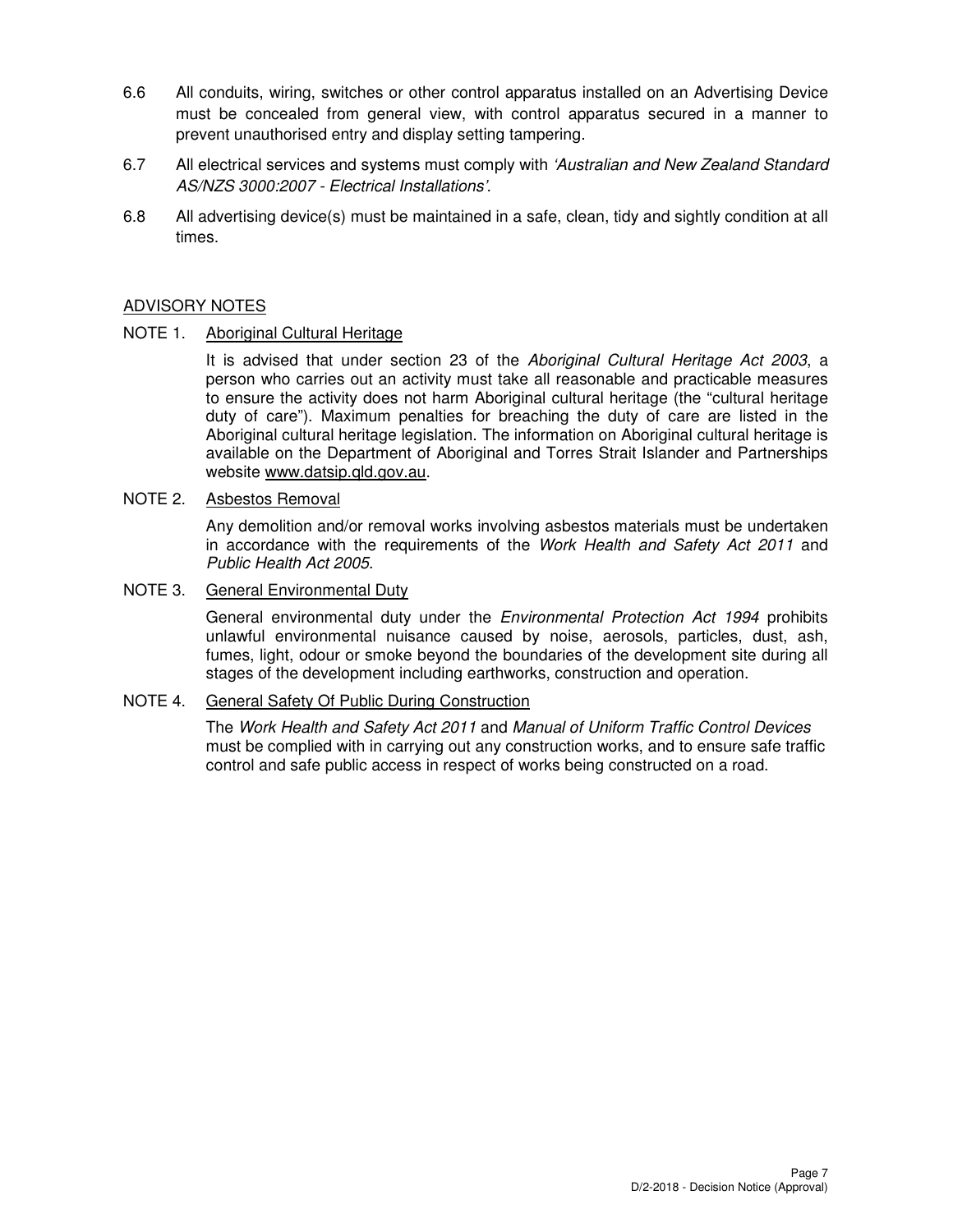

# **Attachment 2 - Appeal Rights**

PLANNING ACT 2016

The following is an extract from the Planning Act 2016 (Chapter 6)

#### **Appeal rights**

#### **229 Appeals to tribunal or P&E Court**

- (1) Schedule 1 states—
	- (a) matters that may be appealed to— (i) either a tribunal or the P&E Court; or (ii) only a tribunal; or (iii) only the P&E Court; and
	- (b) the person—
		- (i) who may appeal a matter (the **appellant**); and
		- (ii) who is a respondent in an appeal of the matter; and (iii) who is a co-respondent in an appeal of the matter; and
		- (iv) who may elect to be a co-respondent in an appeal of the matter.
- (2) An appellant may start an appeal within the appeal period.
- (3) The **appeal period** is—
	- (a) for an appeal by a building advisory agency—10 business days after a decision notice for the decision is given to the agency or
	- (b) for an appeal against a deemed refusal—at any time after the deemed refusal happens; or
	- (c) for an appeal against a decision of the Minister, under chapter 7, part 4, to register premises or to renew the registration of premises—20 business days after a notice is published under section 269(3)(a) or (4); or
	- (d) for an appeal against an infrastructure charges notice— 20 business days after the infrastructure charges notice is given to the person; or
	- (e) for an appeal about a deemed approval of a development application for which a decision notice has not been given—30 business days after the applicant gives the deemed approval notice to the assessment manager; or
	- (f) for any other appeal—20 business days after a notice of the decision for the matter, including an enforcement notice, is given to the person.
	- Note—

See the P&E Court Act for the court's power to extend the appeal period.

- (4) Each respondent and co-respondent for an appeal may be heard in the appeal.
- (5) If an appeal is only about a referral agency's response, the assessment manager may apply to the tribunal or P&E Court to withdraw from the appeal.
- (6) To remove any doubt, it is declared that an appeal against an infrastructure charges notice must not be about—
	- (a) the adopted charge itself; or
	- (b) for a decision about an offset or refund—
		- (i) the establishment cost of trunk infrastructure identified in a LGIP; or
		- (ii) the cost of infrastructure decided using the method
- included in the local government's charges resolution. **230 Notice of appeal**
- (1) An appellant starts an appeal by lodging, with the registrar of the tribunal or P&E Court, a notice of appeal that—
	- (a) is in the approved form; and
	- (b) succinctly states the grounds of the appeal.
- (2) The notice of appeal must be accompanied by the required fee.
- (3) The appellant or, for an appeal to a tribunal, the registrar must, within the service period, give a copy of the notice of appeal to—
- (a) the respondent for the appeal; and
- (b) each co-respondent for the appeal; and
- (c) for an appeal about a development application under schedule 1, table 1, item 1—each principal submitter for the development application; and
- (d) for an appeal about a change application under schedule 1, table 1, item 2—each principal submitter for the change application; and
- (e) each person who may elect to become a co-respondent for the appeal, other than an eligible submitter who is not a principal submitter in an appeal under paragraph  $(c)$  or  $(d)$ ; and
- (f) for an appeal to the P&E Court—the chief executive; and
- (g) for an appeal to a tribunal under another Act—any other person who the registrar considers appropriate.
- (4) The **service period** is—
	- (a) if a submitter or advice agency started the appeal in the P&E Court—2 business days after the appeal is started; or
	- (b) otherwise—10 business days after the appeal is started.
- (5) A notice of appeal given to a person who may elect to be a co-respondent must state the effect of subsection
- (6) A person elects to be a co-respondent by filing a notice of election, in the approved form, within 10 business days after the notice of appeal is given to the person*.*
- **231 Other appeals**
- (1) Subject to this chapter, schedule 1 and the P&E Court Act, unless the Supreme Court decides a decision or other matter under this Act is affected by jurisdictional error, the decision or matter is non-appealable.
- (2) The Judicial Review Act 1991, part 5 applies to the decision or matter to the extent it is affected by jurisdictional error.
- (3) A person who, but for subsection (1) could have made an application under the Judicial Review Act 1991 in relation to the decision or matter, may apply under part 4 of that Act for a statement of reasons in relation to the decision or matter.
- (4) In this section— **decision** includes—
	- (a) conduct engaged in for the purpose of making a decision; and
	- (b) other conduct that relates to the making of a decision; and
	- (c) the making of a decision or the failure to make a decision; and
	- (d) a purported decision; and
	- (e) a deemed refusal.

**non-appealable**, for a decision or matter, means the decision or matter—

- (a) is final and conclusive; and
- (b) may not be challenged, appealed against, reviewed, quashed, set aside or called into question in any other way under the Judicial Review Act 1991 or otherwise, whether by the Supreme Court, another court, a tribunal or another entity; and
- (c) is not subject to any declaratory, injunctive or other order of the Supreme Court, another court, a tribunal or another entity on any ground.

#### **232 Rules of the P&E Court**

- (1) A person who is appealing to the P&E Court must comply with the rules of the court that apply to the appeal.
- (2) However, the P&E Court may hear and decide an appeal even if the person has not complied with rules of the P&E Court.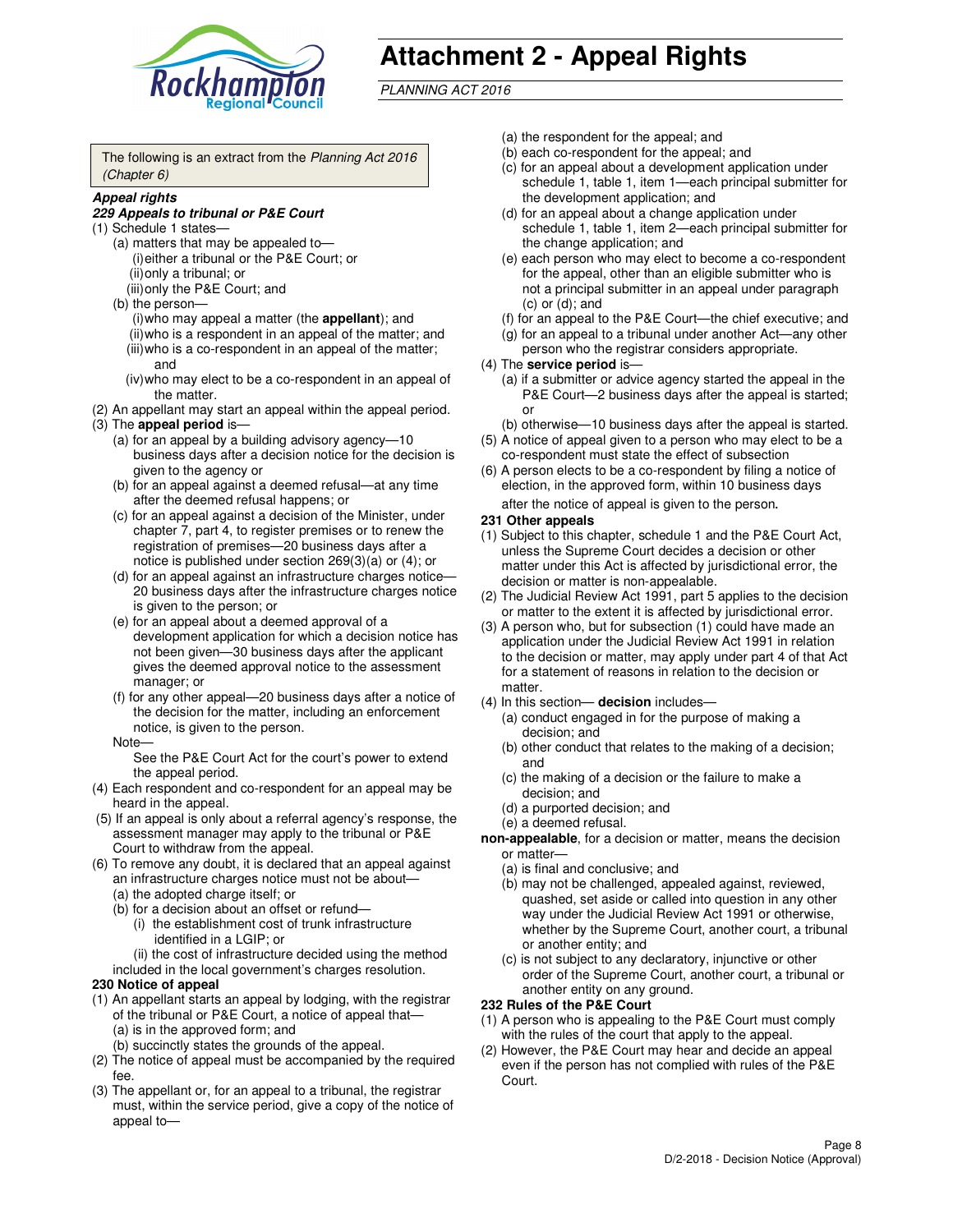

## **Appeal Rights**

PLANNING ACT 2016

## **Schedule 1**

## **Appeals section 229**

### **1 Appeal rights and parties to appeals**

- (1) Table 1 states the matters that may be appealed to—(a) the P&E court; or (b) a tribunal.
- (2) However, table 1 applies to a tribunal only if the matter involves—
	- (a) the refusal, or deemed refusal of a development application, for—
	- (i) a material change of use for a classified building; or
	- (ii) operational work associated with building work, a retaining wall, or a tennis court; or
	- (b) a provision of a development approval for—
	- (i) a material change of use for a classified building; or
- (ii) operational work associated with building work, a retaining wall, or a tennis court; or
	- (c) if a development permit was applied for—the decision to give a preliminary approval for—
		- (i) a material change of use for a classified building; or
		- (ii) operational work associated with building work, a retaining wall, or a tennis court; or
	- (d) a development condition if—
		- (i) the development approval is only for a material change of use that involves the use of a building classified under the Building Code as a class 2 building; and
		- (ii) the building is, or is proposed to be, not more than 3 storeys; and
		- (iii) the proposed development is for not more than 60 sole-occupancy units; or
	- (e) a decision for, or a deemed refusal of, an extension application for a development approval that is only for a material change of use of a classified building; or
	- (f) a decision for, or a deemed refusal of, a change application for a development approval that is only for a material change of use of a classified building; or
	- (g) a matter under this Act, to the extent the matter relates to—
		- (i) the Building Act, other than a matter under that Act that may or must be decided by the Queensland Building and Construction Commission; or
		- (ii) the Plumbing and Drainage Act, part 4 or 5; or
	- (h) a decision to give an enforcement notice in relation to a matter under paragraphs (a) to (g); or
	- (i) a decision to give an infrastructure charges notice; or
	- (j) the refusal, or deemed refusal, of a conversion application; or
	- (k) a matter that, under another Act, may be appealed to the tribunal; or
	- (l) a matter prescribed by regulation.
- (3) Also, table 1 does not apply to a tribunal if the matter
	- involves—
	- (a) for a matter in subsection  $(2)(a)$  to  $(d)$ 
		- (i) a development approval for which the development application required impact assessment; and
		- (ii) a development approval in relation to which the assessment manager received a properly made submission for the development application; or
	- (b) a provision of a development approval about the identification or inclusion, under a variation approval, of a matter for the development.
- (4) Table 2 states the matters that may be appealed only to the P&E Court.
- (5) Table 3 states the matters that may be appealed only to the tribunal.
- (6) In each table—
	- (a) column 1 states the appellant in the appeal; and
	- (b) column 2 states the respondent in the appeal; and
	- (c) column 3 states the co-respondent (if any) in the appeal; and
	- (d) column 4 states the co-respondents by election (if any) in the appeal.
- $(7)$  If the chief executive receives a notice of appeal under section  $230(3)(f)$ , the chief executive may elect to be a corespondent in the appeal.

| Table 1<br>Appeals to the P&E Court and, for certain matters, to a tribunal                                      |                                                                                                                                |                                                                                          |                                                       |  |  |  |
|------------------------------------------------------------------------------------------------------------------|--------------------------------------------------------------------------------------------------------------------------------|------------------------------------------------------------------------------------------|-------------------------------------------------------|--|--|--|
| 1. Development applications<br>An appeal may be made against-<br>(c) a provision of the development approval; or | (a) the refusal of all or part of the development application; or<br>(b) the deemed refusal of the development application; or | (d) if a development permit was applied for-the decision to give a preliminary approval. |                                                       |  |  |  |
| Column 1                                                                                                         | Column 2                                                                                                                       | Column 3                                                                                 | Column 4                                              |  |  |  |
| Appellant                                                                                                        | Co-respondent<br>Co-respondent by election<br>Respondent                                                                       |                                                                                          |                                                       |  |  |  |
| (if any)<br>$($ if any $)$                                                                                       |                                                                                                                                |                                                                                          |                                                       |  |  |  |
| The applicant                                                                                                    | The assessment<br>manager                                                                                                      | If the appeal is about<br>a concurrence                                                  | 1 A concurrence agency that is<br>not a co-respondent |  |  |  |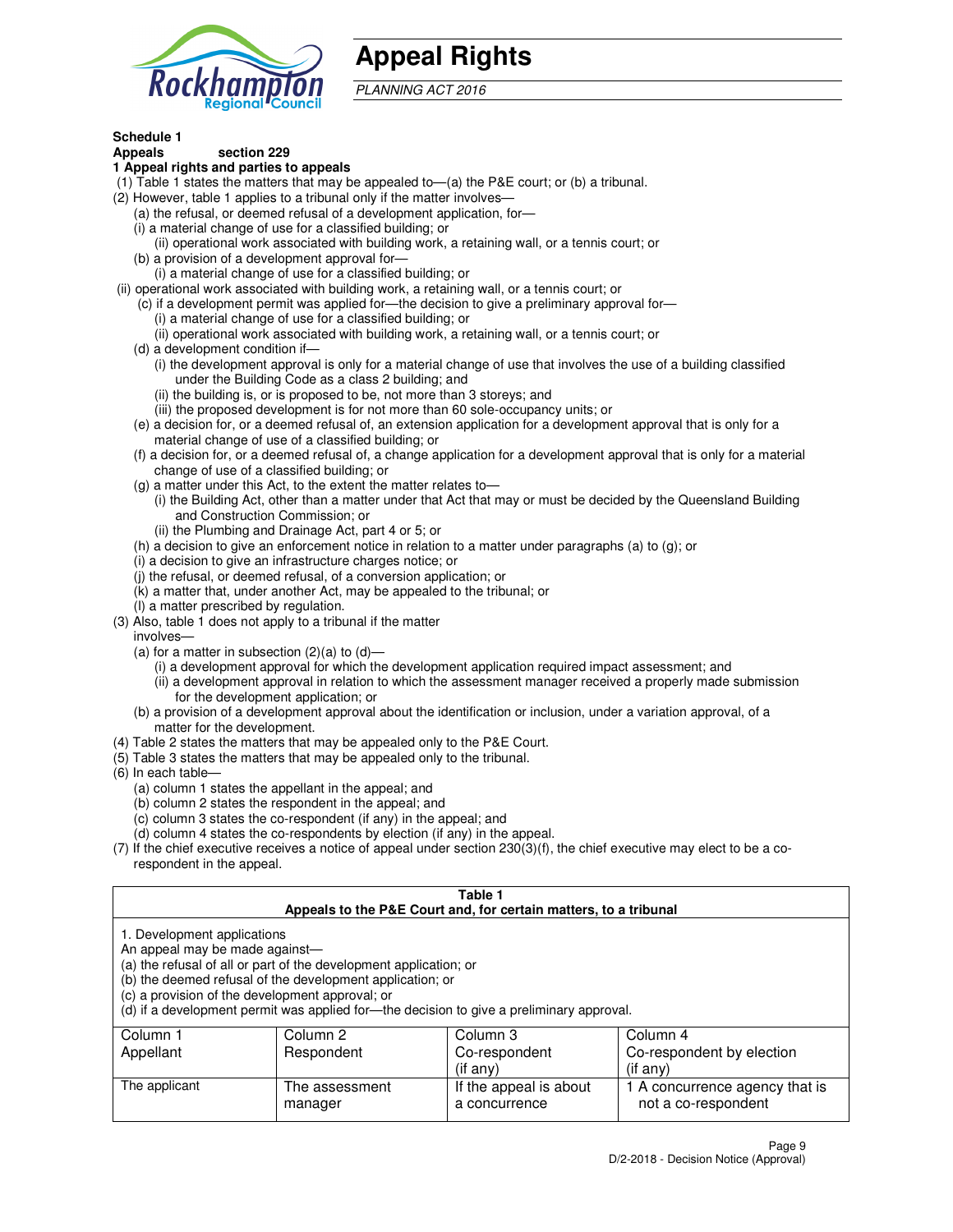| Table 1<br>Appeals to the P&E Court and, for certain matters, to a tribunal                                                                                                                             |                                   |                                                                 |                                                                                                                                                                                                                                                                                                                                                 |  |
|---------------------------------------------------------------------------------------------------------------------------------------------------------------------------------------------------------|-----------------------------------|-----------------------------------------------------------------|-------------------------------------------------------------------------------------------------------------------------------------------------------------------------------------------------------------------------------------------------------------------------------------------------------------------------------------------------|--|
|                                                                                                                                                                                                         |                                   | agency's referral<br>response-the<br>concurrence agency         | 2 If a chosen Assessment<br>manager is the respondent-<br>the prescribed assessment<br>manager<br>3 Any eligible advice agency for<br>the application<br>4 Any eligible submitter for the<br>application                                                                                                                                        |  |
| 2. Change applications<br>An appeal may be made against-<br>(b) a deemed refusal of a change application.                                                                                               |                                   |                                                                 | (a) a responsible entity's decision for a change application, other than a decision made by the P&E court; or                                                                                                                                                                                                                                   |  |
| Column 1<br>Appellant                                                                                                                                                                                   | Column <sub>2</sub><br>Respondent | Column <sub>3</sub><br>Co-respondent<br>(if any)                | Column 4<br>Co-respondent by election<br>(if any)                                                                                                                                                                                                                                                                                               |  |
| 1 The applicant<br>2 If the responsible<br>entity is the<br>assessment<br>manager-an<br>affected entity that<br>gave a pre-request<br>notice or response<br>notice                                      | The responsible<br>entity         | If an affected entity<br>starts the appeal-the<br>applicant     | 1 A concurrence agency for the<br>development application<br>2 If a chosen assessment<br>manager is the respondent-<br>the prescribed assessment<br>manager<br>3 A private certifier for the<br>development application<br>4 Any eligible advice agency for<br>the change application<br>5 Any eligible submitter for the<br>change application |  |
| 3. Extension applications<br>An appeal may be made against-<br>(a) the assessment manager's decision about an extension application; or<br>(b) a deemed refusal of an extension application.            |                                   |                                                                 |                                                                                                                                                                                                                                                                                                                                                 |  |
| Column 1<br>Appellant                                                                                                                                                                                   | Column <sub>2</sub><br>Respondent | Column <sub>3</sub><br>Co-respondent<br>(if any)                | Column 4<br>Co-respondent by election<br>(if any)                                                                                                                                                                                                                                                                                               |  |
| 1 The applicant<br>1<br>For a matter other<br>2<br>than a deemed<br>refusal of an<br>extension<br>application $-$ a<br>concurrence<br>agency, other than<br>the chief executive,<br>for the application | The assessment<br>manager         | If a concurrence<br>agency starts the<br>appeal - the applicant | If a chosen assessment<br>manager is the respondent $-$ the<br>prescribed assessment manager                                                                                                                                                                                                                                                    |  |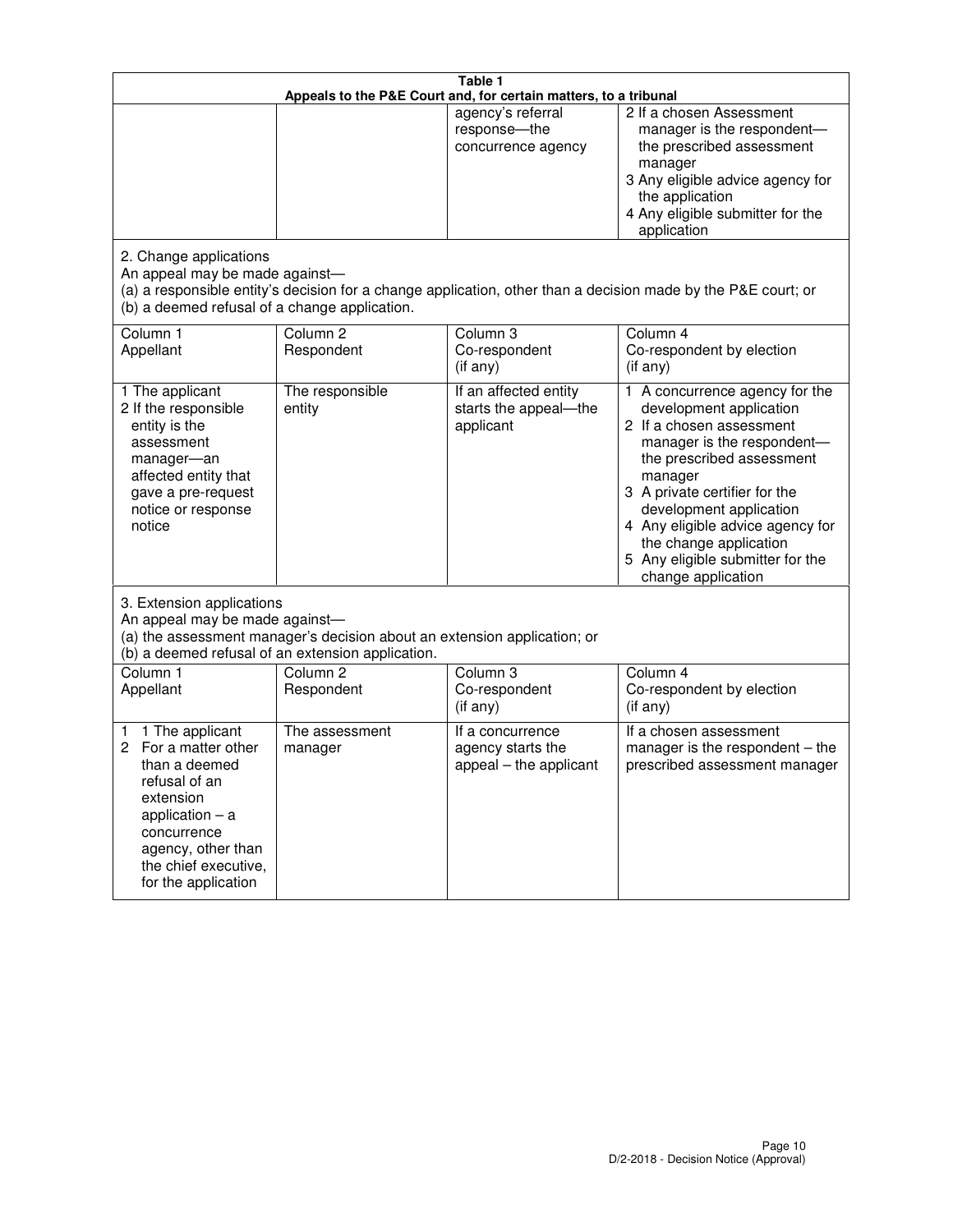#### **Table 1 Appeals to the P&E Court and, for certain matters, to a tribunal**

4. Infrastructure charges notices

An appeal may be made against an infrastructure charges notice on 1 or more of the following grounds

- a) The notice involved an error relating to
	- (i) The application of the relevant adopted charge; or
- Examples of errors in applying an adopted charge
	- The incorrect application of gross floor area for a non-residential development
	- Applying an incorrect 'use category', under a regulation, to the development
		- (i) The working out of extra demands, for section 120; or
		- (ii) An offset or refund; or
- b) The was no decision about an offset or refund; or
- c) If the infrastructure charges notice states a refund will be given the timing for giving the refund; or
- d) The amount of the charge is so unreasonable that no reasonable relevant local government could have imposed the amount.

| Column 1<br>Appellant                                    | Column 2<br>Respondent                                                    | Column 3<br>Co-respondent<br>$($ if any $)$ | Column 4<br>Co-respondent by election<br>$($ if any $)$ |
|----------------------------------------------------------|---------------------------------------------------------------------------|---------------------------------------------|---------------------------------------------------------|
| The person given the<br>Infrastructure charges<br>notice | The local government<br>that gave the<br>infrastructure charges<br>notice |                                             |                                                         |

5. Conversion applications

An appeal may be made against—

(a) the refusal of a conversion application; or

(b) a deemed refusal of a conversion application.

| Column 1<br>Appellant | Column 2<br>Respondent                                                  | Column 3<br>Co-respondent<br>$($ if any $)$ | Column 4<br>Co-respondent by election<br>$($ if any $)$ |
|-----------------------|-------------------------------------------------------------------------|---------------------------------------------|---------------------------------------------------------|
| The applicant         | The local government<br>to which the conversion<br>application was made |                                             |                                                         |

6. Enforcement notices

An appeal may be made against the decision to give an enforcement notice.

| Column 1<br>Appellant                      | Column 2<br>Respondent       | Column 3<br>Co-respondent<br>$($ if any $)$ | Column 4<br>Co-respondent by election<br>(if any)                                                                                                                          |
|--------------------------------------------|------------------------------|---------------------------------------------|----------------------------------------------------------------------------------------------------------------------------------------------------------------------------|
| The person given the<br>enforcement notice | The enforcement<br>authority |                                             | If the enforcement authority is<br>not the local government for<br>the premises in relation to which<br>the offence is alleged to have<br>happened-the local<br>government |

#### **Table 2 Appeals to the P&E Court only**

1. Appeals from tribunal

An appeal may be made against a decision of a tribunal, other than a decision under

section 252, on the ground of—

(a) an error or mistake in law on the part of the tribunal; or

(b) jurisdictional error.

| Column 1<br>Appellant                             | Column 2<br>Respondent                                    | Column 3<br>Co-respondent<br>$($ if any $)$ | Column 4<br>Co-respondent by election<br>(i f any) |
|---------------------------------------------------|-----------------------------------------------------------|---------------------------------------------|----------------------------------------------------|
| A party to the<br>proceedings for the<br>decision | The other party to the<br>proceedings for the<br>decision | -                                           |                                                    |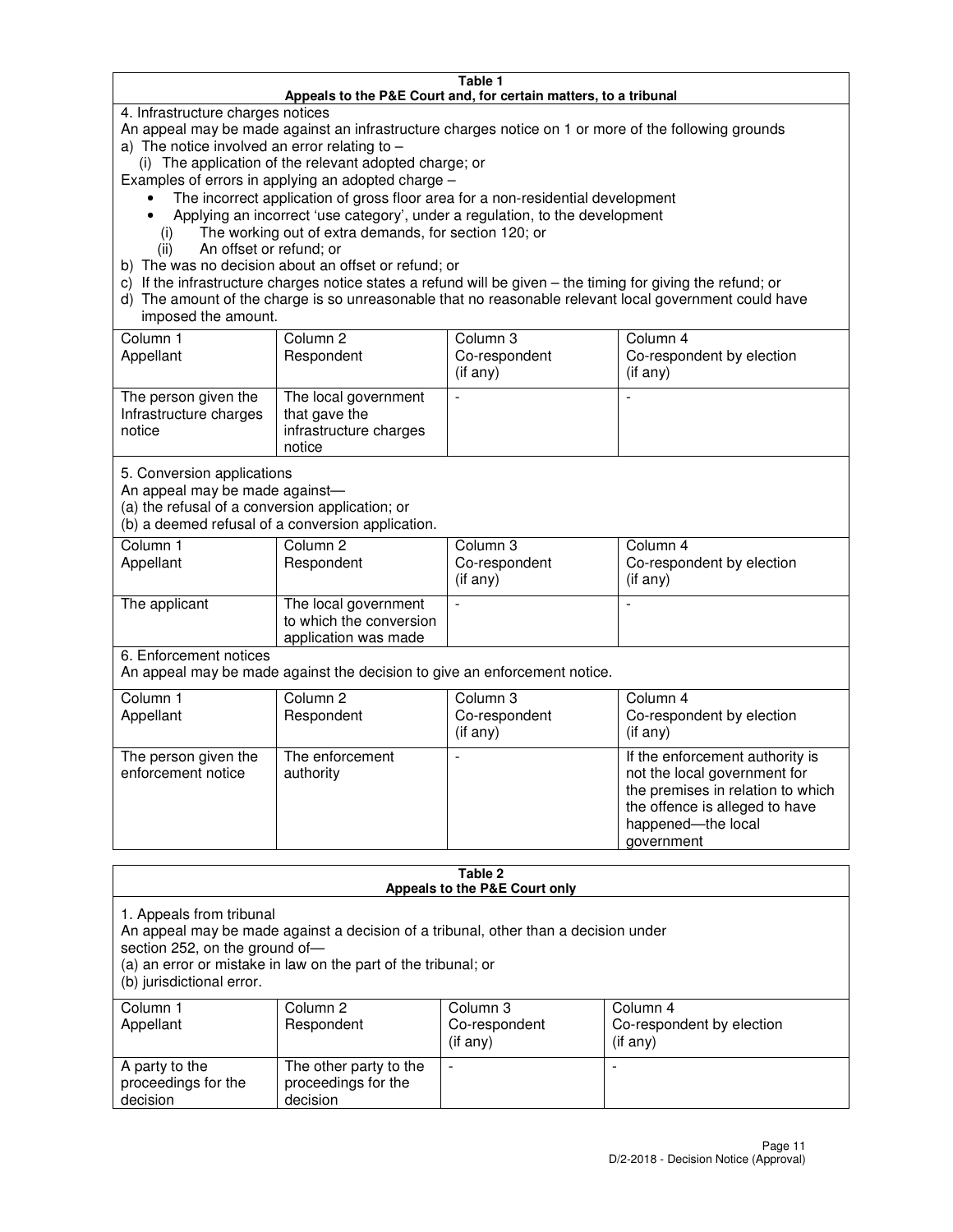#### **Table 2 Appeals to the P&E Court only**

2. Eligible submitter appeals

An appeal may be made against the decision to give a development approval, or an approval for a change application, to the extent that the decision relates to—

(a) any part of the development application for the development approval that required impact assessment; or (b) a variation request.

| Column 1<br>Appellant                                                                                                                                                                                                                                                                                                                                                                                              | Column <sub>2</sub><br>Respondent                                                                                          | Column 3<br>Co-respondent<br>(if any)                                                                                     | Column 4<br>Co-respondent by election<br>(i f any)           |
|--------------------------------------------------------------------------------------------------------------------------------------------------------------------------------------------------------------------------------------------------------------------------------------------------------------------------------------------------------------------------------------------------------------------|----------------------------------------------------------------------------------------------------------------------------|---------------------------------------------------------------------------------------------------------------------------|--------------------------------------------------------------|
| 1 For a development<br>application-an<br>eligible submitter for<br>the development<br>application<br>2 For a change<br>application-an<br>eligible submitter for<br>the change<br>application                                                                                                                                                                                                                       | 1 For a development<br>application-the<br>assessment<br>manager<br>2 For a change<br>application-the<br>responsible entity | 1 The applicant<br>2 If the appeal is<br>about a concurrence<br>agency's referral<br>response---the<br>concurrence agency | Another eligible<br>submitter for the<br>application         |
| 3. Eligible submitter and eligible advice agency appeals<br>An appeal may be made against a provision of a development approval, or failure to<br>include a provision in the development approval, to the extent the matter relates to-<br>(a) any part of the development application or the change application, for the development approval, that<br>required impact assessment; or<br>(b) a variation request. |                                                                                                                            |                                                                                                                           |                                                              |
| Column 1<br>Appellant                                                                                                                                                                                                                                                                                                                                                                                              | Column <sub>2</sub><br>Respondent                                                                                          | Column 3<br>Co-respondent<br>(if any)                                                                                     | Column <sub>4</sub><br>Co-respondent by election<br>(if any) |
| 1 For a development<br>application-an<br>eligible submitter for<br>the development                                                                                                                                                                                                                                                                                                                                 | 1 For a development<br>application-the<br>assessment<br>manager                                                            | 1 The applicant<br>2 If the appeal is<br>about a concurrence<br>agency's referral                                         | Another eligible submitter for the<br>application            |

response—the concurrence agency

change application 4. Compensation claims

application 2 For a change application—an eligible submitter for

the change application 3 An eligible advice agency for the development application or

An appeal may be made against—

(a) a decision under section 32 about a compensation claim; or

2 For a change application—the responsible entity

(b) a decision under section 265 about a claim for compensation; or

(c) a deemed refusal of a claim under paragraph (a) or (b).

| Column 1<br>Appellant                      | Column 2<br>Respondent                                 | Column 3<br>Co-respondent<br>$(if$ any) | Column 4<br>Co-respondent by election<br>(if any) |
|--------------------------------------------|--------------------------------------------------------|-----------------------------------------|---------------------------------------------------|
| A person dissatisfied<br>with the decision | The local<br>government to which<br>the claim was made | -                                       |                                                   |
| 5. Registered premises                     |                                                        |                                         |                                                   |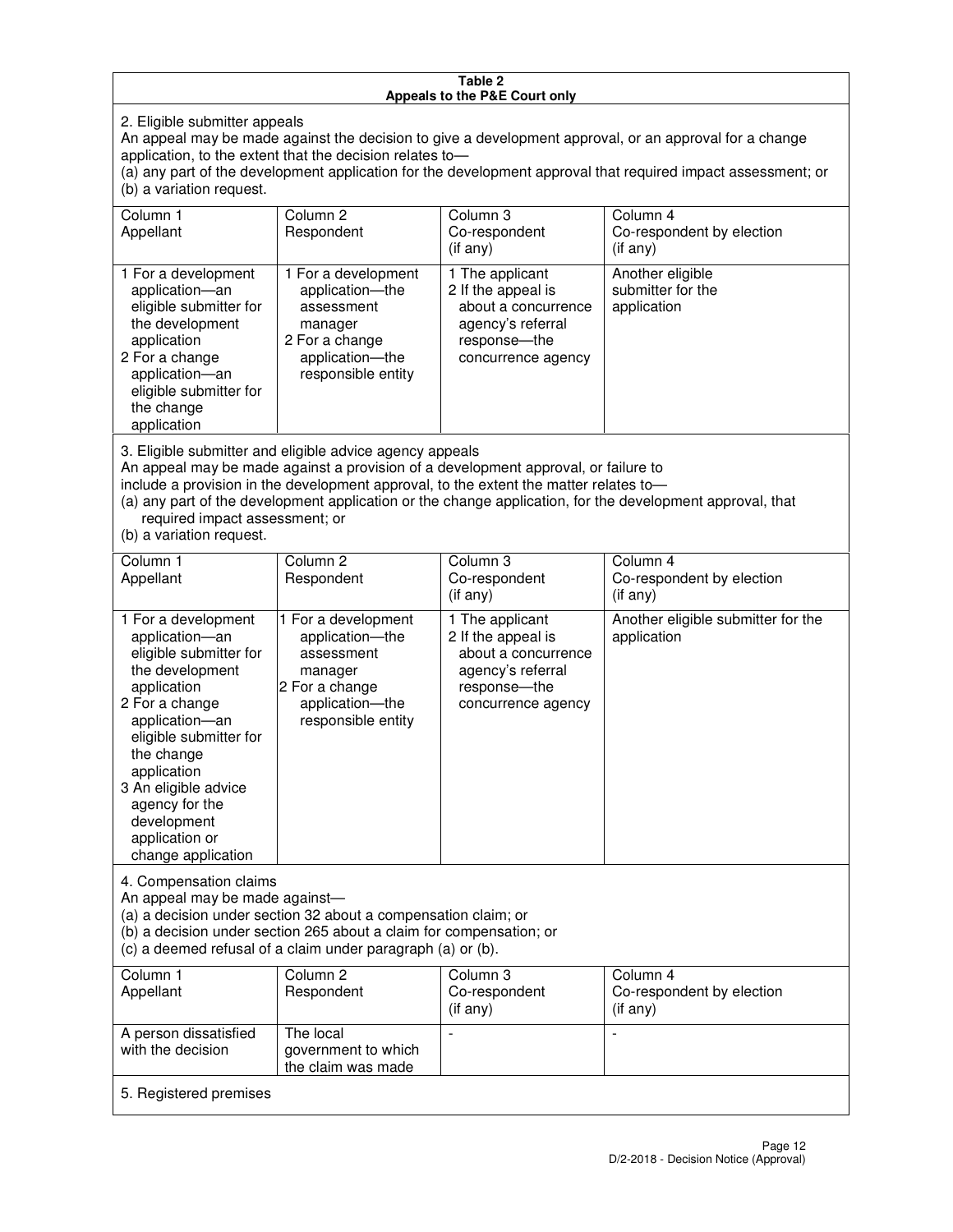| Table 2<br>Appeals to the P&E Court only                                                                                                                                                                                                                                                                                |                                   |                                       |                                                                                                                                                                             |  |
|-------------------------------------------------------------------------------------------------------------------------------------------------------------------------------------------------------------------------------------------------------------------------------------------------------------------------|-----------------------------------|---------------------------------------|-----------------------------------------------------------------------------------------------------------------------------------------------------------------------------|--|
| An appeal may be made against a decision of the Minister under chapter 7, part 4.                                                                                                                                                                                                                                       |                                   |                                       |                                                                                                                                                                             |  |
|                                                                                                                                                                                                                                                                                                                         |                                   |                                       |                                                                                                                                                                             |  |
| Column 1<br>Appellant                                                                                                                                                                                                                                                                                                   | Column <sub>2</sub><br>Respondent | Column <sub>3</sub><br>Co-respondent  | Column <sub>4</sub><br>Co-respondent by election                                                                                                                            |  |
|                                                                                                                                                                                                                                                                                                                         |                                   | (if any)                              | (if any)                                                                                                                                                                    |  |
| 1 A person given a<br>decision notice about<br>the decision<br>2 If the decision is to<br>register premises or<br>renew the<br>registration of<br>premises-an owner<br>or occupier of<br>premises in the<br>affected area for the<br>registered premises<br>who is dissatisfied<br>with the decision                    | <b>The Minister</b>               |                                       | If an owner or occupier starts the<br>appeal – the owner of the<br>registered premises                                                                                      |  |
| 6. Local laws<br>An appeal may be made against a decision of a local government, or conditions applied,<br>under a local law about-<br>(a) the use of premises, other than a use that is the natural and ordinary consequence of prohibited<br>development; or<br>(b) the erection of a building or other structure.    |                                   |                                       |                                                                                                                                                                             |  |
| Column 1                                                                                                                                                                                                                                                                                                                | Column <sub>2</sub>               | Column 3                              | Column $\overline{4}$                                                                                                                                                       |  |
| Appellant                                                                                                                                                                                                                                                                                                               | Respondent                        | Co-respondent<br>(if any)             | Co-respondent by election<br>(if any)                                                                                                                                       |  |
| A person who-<br>(a) applied for the<br>decision; and<br>(b) is dissatisfied with<br>the decision or<br>conditions.                                                                                                                                                                                                     | The local government              |                                       |                                                                                                                                                                             |  |
| Table 3                                                                                                                                                                                                                                                                                                                 |                                   |                                       |                                                                                                                                                                             |  |
| Appeals to the tribunal only<br>1. Building advisory agency appeals<br>An appeal may be made against giving a development approval for building work to the extent the building<br>work required code assessment against the building assessment provisions.<br>Column 1<br>Column <sub>2</sub><br>Column 3<br>Column 4 |                                   |                                       |                                                                                                                                                                             |  |
| Appellant                                                                                                                                                                                                                                                                                                               | Respondent                        | Co-respondent<br>(if any)             | Co-respondent by election<br>(if any)                                                                                                                                       |  |
| A building advisory<br>agency for the<br>development application<br>related to the approval                                                                                                                                                                                                                             | The assessment<br>manager         | The applicant                         | 1 A concurrence agency for the<br>development application<br>related to the approval<br>2 A private certifier for the<br>development application<br>related to the approval |  |
| 3. Certain decisions under the Building Act and the Plumbing and Drainage Act<br>An appeal may be made against a decision under-<br>(a) the Building Act, other than a decision made by the Queensland Building and Construction Commission; or<br>(b) the Plumbing and Drainage Act, part 4 or 5.                      |                                   |                                       |                                                                                                                                                                             |  |
| Column 1<br>Appellant                                                                                                                                                                                                                                                                                                   | Column <sub>2</sub><br>Respondent | Column 3<br>Co-respondent<br>(if any) | Column 4<br>Co-respondent by election<br>(if any)                                                                                                                           |  |